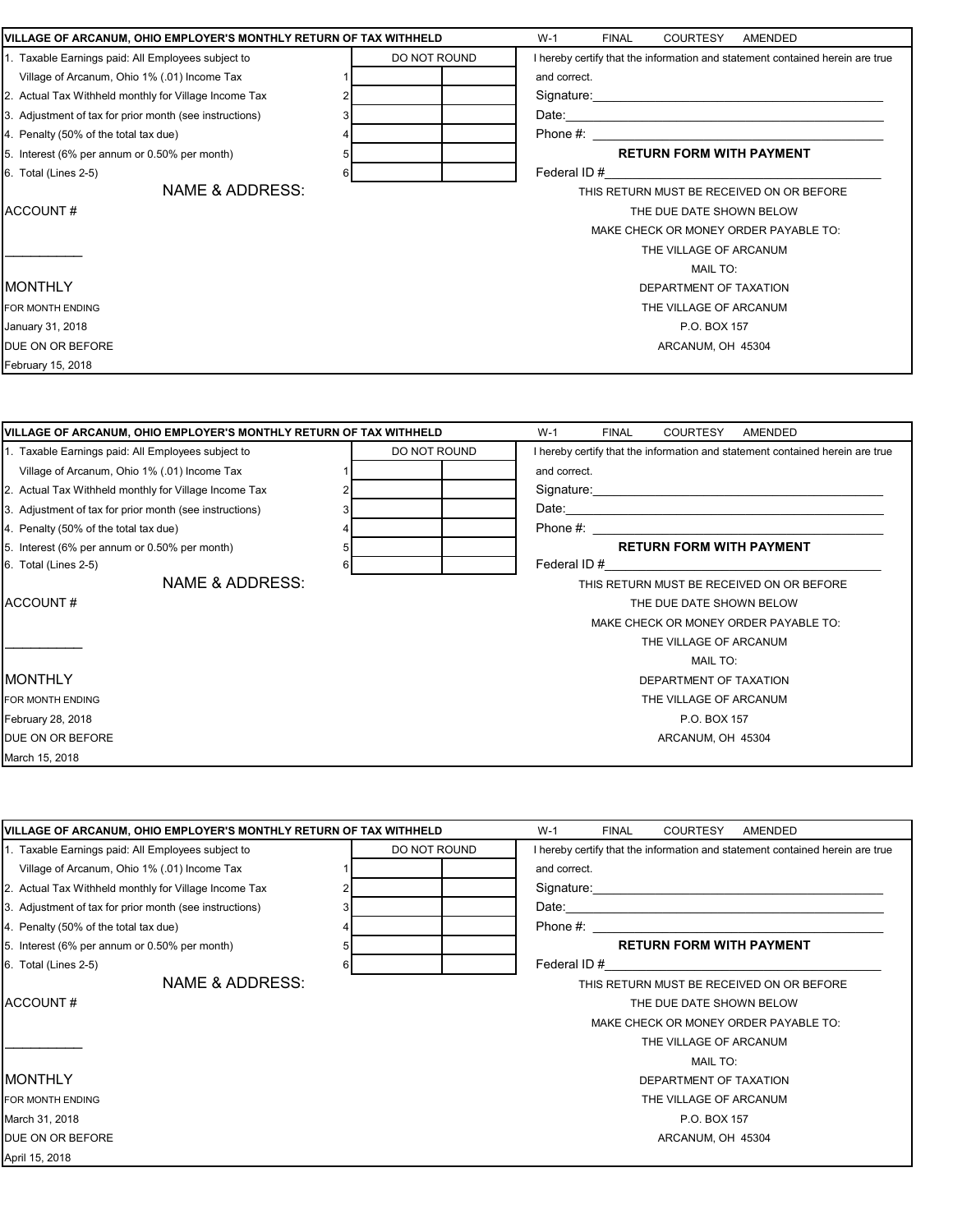| VILLAGE OF ARCANUM, OHIO EMPLOYER'S MONTHLY RETURN OF TAX WITHHELD |   |              | $W-1$<br><b>COURTESY</b><br><b>FINAL</b><br>AMENDED                                                                                                                                                                            |
|--------------------------------------------------------------------|---|--------------|--------------------------------------------------------------------------------------------------------------------------------------------------------------------------------------------------------------------------------|
| 1. Taxable Earnings paid: All Employees subject to                 |   | DO NOT ROUND | I hereby certify that the information and statement contained herein are true                                                                                                                                                  |
| Village of Arcanum, Ohio 1% (.01) Income Tax                       |   |              | and correct.                                                                                                                                                                                                                   |
| 2. Actual Tax Withheld monthly for Village Income Tax              |   |              | Signature: the contract of the contract of the contract of the contract of the contract of the contract of the contract of the contract of the contract of the contract of the contract of the contract of the contract of the |
| 3. Adjustment of tax for prior month (see instructions)            |   |              |                                                                                                                                                                                                                                |
| 4. Penalty (50% of the total tax due)                              |   |              | Phone #: the state of the state of the state of the state of the state of the state of the state of the state of the state of the state of the state of the state of the state of the state of the state of the state of the s |
| 5. Interest (6% per annum or 0.50% per month)                      |   |              | <b>RETURN FORM WITH PAYMENT</b>                                                                                                                                                                                                |
| 6. Total (Lines 2-5)                                               | 6 |              | Federal ID#                                                                                                                                                                                                                    |
| NAME & ADDRESS:                                                    |   |              | THIS RETURN MUST BE RECEIVED ON OR BEFORE                                                                                                                                                                                      |
| ACCOUNT#                                                           |   |              | THE DUE DATE SHOWN BELOW                                                                                                                                                                                                       |
|                                                                    |   |              | MAKE CHECK OR MONEY ORDER PAYABLE TO:                                                                                                                                                                                          |
|                                                                    |   |              | THE VILLAGE OF ARCANUM                                                                                                                                                                                                         |
|                                                                    |   |              | <b>MAIL TO:</b>                                                                                                                                                                                                                |
| <b>MONTHLY</b>                                                     |   |              | DEPARTMENT OF TAXATION                                                                                                                                                                                                         |
| FOR MONTH ENDING                                                   |   |              | THE VILLAGE OF ARCANUM                                                                                                                                                                                                         |
| April 30, 2018                                                     |   |              | P.O. BOX 157                                                                                                                                                                                                                   |
| DUE ON OR BEFORE                                                   |   |              | ARCANUM, OH 45304                                                                                                                                                                                                              |
| May 15, 2018                                                       |   |              |                                                                                                                                                                                                                                |

| VILLAGE OF ARCANUM, OHIO EMPLOYER'S MONTHLY RETURN OF TAX WITHHELD |              |  |              | <b>FINAL</b> | <b>COURTESY</b>                 | AMENDED                                                                                                                                                                                                                        |
|--------------------------------------------------------------------|--------------|--|--------------|--------------|---------------------------------|--------------------------------------------------------------------------------------------------------------------------------------------------------------------------------------------------------------------------------|
| 1. Taxable Earnings paid: All Employees subject to                 | DO NOT ROUND |  |              |              |                                 | I hereby certify that the information and statement contained herein are true                                                                                                                                                  |
| Village of Arcanum, Ohio 1% (.01) Income Tax                       |              |  | and correct. |              |                                 |                                                                                                                                                                                                                                |
| 2. Actual Tax Withheld monthly for Village Income Tax              |              |  |              |              |                                 | Signature: the contract of the contract of the contract of the contract of the contract of the contract of the contract of the contract of the contract of the contract of the contract of the contract of the contract of the |
| 3. Adjustment of tax for prior month (see instructions)            |              |  |              |              |                                 |                                                                                                                                                                                                                                |
| 4. Penalty (50% of the total tax due)                              |              |  |              |              |                                 | Phone #: the state of the state of the state of the state of the state of the state of the state of the state of the state of the state of the state of the state of the state of the state of the state of the state of the s |
| 5. Interest (6% per annum or 0.50% per month)                      |              |  |              |              | <b>RETURN FORM WITH PAYMENT</b> |                                                                                                                                                                                                                                |
| 6. Total (Lines 2-5)                                               |              |  | Federal ID#  |              |                                 |                                                                                                                                                                                                                                |
| NAME & ADDRESS:                                                    |              |  |              |              |                                 | THIS RETURN MUST BE RECEIVED ON OR BEFORE                                                                                                                                                                                      |
| ACCOUNT#                                                           |              |  |              |              | THE DUE DATE SHOWN BELOW        |                                                                                                                                                                                                                                |
|                                                                    |              |  |              |              |                                 | MAKE CHECK OR MONEY ORDER PAYABLE TO:                                                                                                                                                                                          |
|                                                                    |              |  |              |              | THE VILLAGE OF ARCANUM          |                                                                                                                                                                                                                                |
|                                                                    |              |  |              |              | MAIL TO:                        |                                                                                                                                                                                                                                |
| IMONTHLY                                                           |              |  |              |              | DEPARTMENT OF TAXATION          |                                                                                                                                                                                                                                |
| FOR MONTH ENDING                                                   |              |  |              |              | THE VILLAGE OF ARCANUM          |                                                                                                                                                                                                                                |
| May 31, 2018                                                       |              |  |              |              | P.O. BOX 157                    |                                                                                                                                                                                                                                |
| DUE ON OR BEFORE                                                   |              |  |              |              | ARCANUM, OH 45304               |                                                                                                                                                                                                                                |
| June 15, 2018                                                      |              |  |              |              |                                 |                                                                                                                                                                                                                                |

| VILLAGE OF ARCANUM, OHIO EMPLOYER'S MONTHLY RETURN OF TAX WITHHELD |   |              | $W-1$<br><b>FINAL</b><br><b>COURTESY</b><br>AMENDED                                                                                                                                                                            |
|--------------------------------------------------------------------|---|--------------|--------------------------------------------------------------------------------------------------------------------------------------------------------------------------------------------------------------------------------|
| 1. Taxable Earnings paid: All Employees subject to                 |   | DO NOT ROUND | I hereby certify that the information and statement contained herein are true                                                                                                                                                  |
| Village of Arcanum, Ohio 1% (.01) Income Tax                       |   |              | and correct.                                                                                                                                                                                                                   |
| 2. Actual Tax Withheld monthly for Village Income Tax              |   |              | Signature: the contract of the contract of the contract of the contract of the contract of the contract of the contract of the contract of the contract of the contract of the contract of the contract of the contract of the |
| 3. Adjustment of tax for prior month (see instructions)            |   |              | Date: 2008. 2009. 2010. 2010. 2010. 2010. 2010. 2010. 2010. 2010. 2010. 2010. 2010. 2010. 2010. 2010. 2010. 20                                                                                                                 |
| 4. Penalty (50% of the total tax due)                              |   |              | Phone #:                                                                                                                                                                                                                       |
| 5. Interest (6% per annum or 0.50% per month)                      |   |              | <b>RETURN FORM WITH PAYMENT</b>                                                                                                                                                                                                |
| 6. Total (Lines 2-5)                                               | 6 |              | Federal ID#                                                                                                                                                                                                                    |
| NAME & ADDRESS:                                                    |   |              | THIS RETURN MUST BE RECEIVED ON OR BEFORE                                                                                                                                                                                      |
| ACCOUNT#                                                           |   |              | THE DUE DATE SHOWN BELOW                                                                                                                                                                                                       |
|                                                                    |   |              | MAKE CHECK OR MONEY ORDER PAYABLE TO:                                                                                                                                                                                          |
|                                                                    |   |              | THE VILLAGE OF ARCANUM                                                                                                                                                                                                         |
|                                                                    |   |              | <b>MAIL TO:</b>                                                                                                                                                                                                                |
| <b>IMONTHLY</b>                                                    |   |              | DEPARTMENT OF TAXATION                                                                                                                                                                                                         |
| FOR MONTH ENDING                                                   |   |              | THE VILLAGE OF ARCANUM                                                                                                                                                                                                         |
| June 30, 2018                                                      |   |              | P.O. BOX 157                                                                                                                                                                                                                   |
| DUE ON OR BEFORE                                                   |   |              | ARCANUM, OH 45304                                                                                                                                                                                                              |
| July 15, 2018                                                      |   |              |                                                                                                                                                                                                                                |

| <br>10, 2010 |  |  |
|--------------|--|--|
|              |  |  |
|              |  |  |
|              |  |  |

| VILLAGE OF ARCANUM. OHIO EMPLOYER'S MONTHLY RETURN OF TAX WITHHELD | $W-1$        | FINAL | COURTESY     | AMENDED |  |                                                                               |  |
|--------------------------------------------------------------------|--------------|-------|--------------|---------|--|-------------------------------------------------------------------------------|--|
| Taxable Earnings paid: All Employees subject to                    | DO NOT ROUND |       |              |         |  | I hereby certify that the information and statement contained herein are true |  |
| Village of Arcanum, Ohio 1% (.01) Income Tax                       |              |       | and correct. |         |  |                                                                               |  |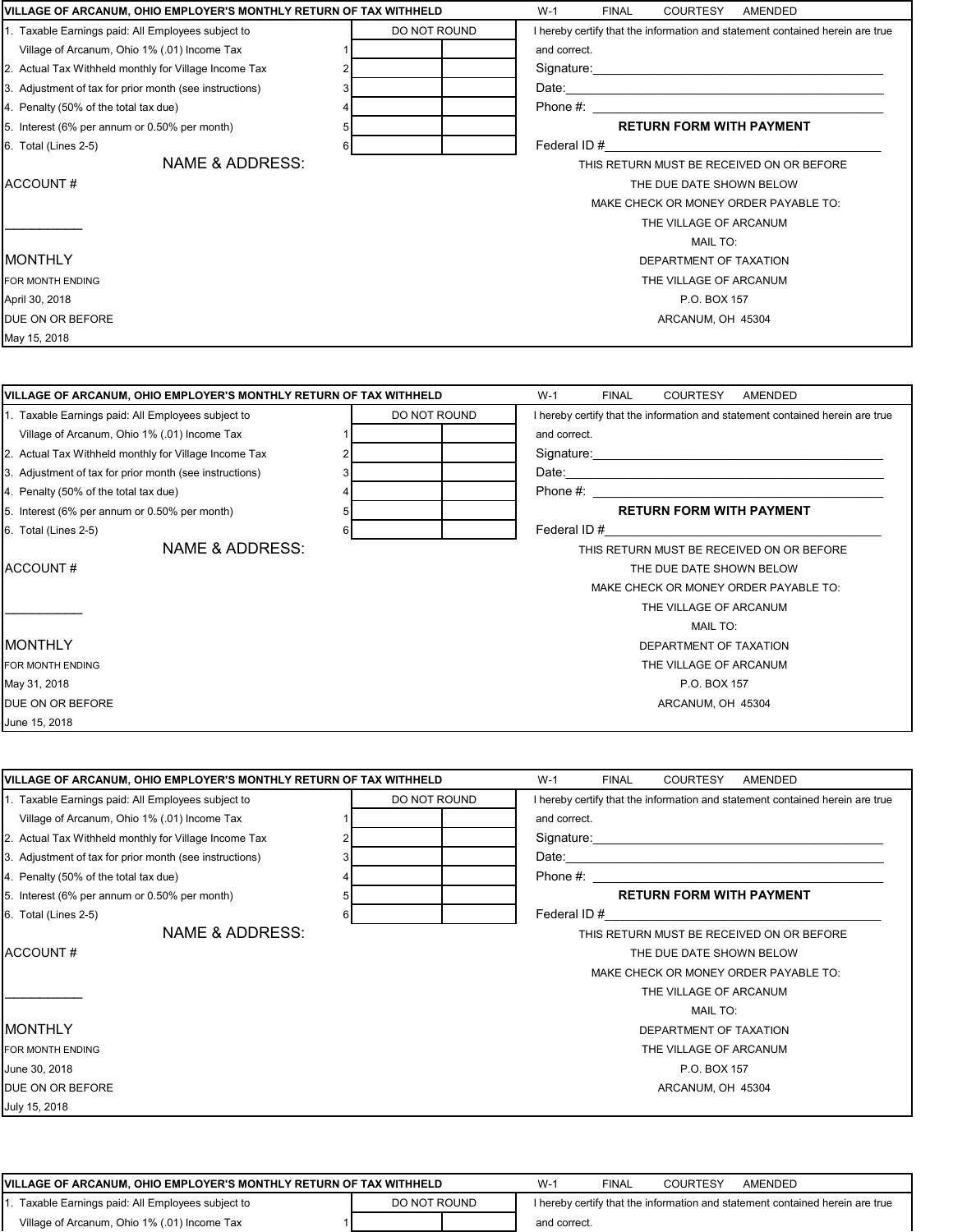| 2. Actual Tax Withheld monthly for Village Income Tax   | Signature:                                |
|---------------------------------------------------------|-------------------------------------------|
| 3. Adjustment of tax for prior month (see instructions) | Date:                                     |
| 4. Penalty (50% of the total tax due)                   | Phone #:                                  |
| 5. Interest (6% per annum or 0.50% per month)           | <b>RETURN FORM WITH PAYMENT</b>           |
| 6. Total (Lines 2-5)                                    | Federal ID#                               |
| NAME & ADDRESS:                                         | THIS RETURN MUST BE RECEIVED ON OR BEFORE |
| ACCOUNT#                                                | THE DUE DATE SHOWN BELOW                  |
|                                                         | MAKE CHECK OR MONEY ORDER PAYABLE TO:     |
|                                                         | THE VILLAGE OF ARCANUM                    |
|                                                         | <b>MAIL TO:</b>                           |
| <b>MONTHLY</b>                                          | DEPARTMENT OF TAXATION                    |
| FOR MONTH ENDING                                        | THE VILLAGE OF ARCANUM                    |
| July 31, 2018                                           | P.O. BOX 157                              |
| <b>DUE ON OR BEFORE</b>                                 | ARCANUM, OH 45304                         |
| August 15, 2018                                         |                                           |

| VILLAGE OF ARCANUM, OHIO EMPLOYER'S MONTHLY RETURN OF TAX WITHHELD |   |              | $W-1$<br><b>FINAL</b><br><b>COURTESY</b><br>AMENDED                                                                                                                                                                            |
|--------------------------------------------------------------------|---|--------------|--------------------------------------------------------------------------------------------------------------------------------------------------------------------------------------------------------------------------------|
| 1. Taxable Earnings paid: All Employees subject to                 |   | DO NOT ROUND | I hereby certify that the information and statement contained herein are true                                                                                                                                                  |
| Village of Arcanum, Ohio 1% (.01) Income Tax                       |   |              | and correct.                                                                                                                                                                                                                   |
| 2. Actual Tax Withheld monthly for Village Income Tax              |   |              | Signature: experience and the state of the state of the state of the state of the state of the state of the state of the state of the state of the state of the state of the state of the state of the state of the state of t |
| 3. Adjustment of tax for prior month (see instructions)            |   |              |                                                                                                                                                                                                                                |
| 4. Penalty (50% of the total tax due)                              |   |              |                                                                                                                                                                                                                                |
| 5. Interest (6% per annum or 0.50% per month)                      |   |              | <b>RETURN FORM WITH PAYMENT</b>                                                                                                                                                                                                |
| 6. Total (Lines 2-5)                                               | 6 |              |                                                                                                                                                                                                                                |
| NAME & ADDRESS:                                                    |   |              | THIS RETURN MUST BE RECEIVED ON OR BEFORE                                                                                                                                                                                      |
| ACCOUNT#                                                           |   |              | THE DUE DATE SHOWN BELOW                                                                                                                                                                                                       |
|                                                                    |   |              | MAKE CHECK OR MONEY ORDER PAYABLE TO:                                                                                                                                                                                          |
|                                                                    |   |              | THE VILLAGE OF ARCANUM                                                                                                                                                                                                         |
|                                                                    |   |              | <b>MAIL TO:</b>                                                                                                                                                                                                                |
| IMONTHLY                                                           |   |              | DEPARTMENT OF TAXATION                                                                                                                                                                                                         |
| FOR MONTH ENDING                                                   |   |              | THE VILLAGE OF ARCANUM                                                                                                                                                                                                         |
| August 31, 2018                                                    |   |              | P.O. BOX 157                                                                                                                                                                                                                   |
| DUE ON OR BEFORE                                                   |   |              | ARCANUM, OH 45304                                                                                                                                                                                                              |
| September 15, 2018                                                 |   |              |                                                                                                                                                                                                                                |

| VILLAGE OF ARCANUM, OHIO EMPLOYER'S MONTHLY RETURN OF TAX WITHHELD |              | $W-1$<br><b>COURTESY</b><br>AMENDED<br><b>FINAL</b>                                                                                                                                                                            |
|--------------------------------------------------------------------|--------------|--------------------------------------------------------------------------------------------------------------------------------------------------------------------------------------------------------------------------------|
| 1. Taxable Earnings paid: All Employees subject to                 | DO NOT ROUND | I hereby certify that the information and statement contained herein are true                                                                                                                                                  |
| Village of Arcanum, Ohio 1% (.01) Income Tax                       |              | and correct.                                                                                                                                                                                                                   |
| 2. Actual Tax Withheld monthly for Village Income Tax              |              | Signature: the contract of the contract of the contract of the contract of the contract of the contract of the contract of the contract of the contract of the contract of the contract of the contract of the contract of the |
| 3. Adjustment of tax for prior month (see instructions)            |              | Date:                                                                                                                                                                                                                          |
| 4. Penalty (50% of the total tax due)                              |              |                                                                                                                                                                                                                                |
| 5. Interest (6% per annum or 0.50% per month)                      |              | <b>RETURN FORM WITH PAYMENT</b>                                                                                                                                                                                                |
| 6. Total (Lines 2-5)                                               | 6            | Federal ID#                                                                                                                                                                                                                    |
| NAME & ADDRESS:                                                    |              | THIS RETURN MUST BE RECEIVED ON OR BEFORE                                                                                                                                                                                      |
| ACCOUNT#                                                           |              | THE DUE DATE SHOWN BELOW                                                                                                                                                                                                       |
|                                                                    |              | MAKE CHECK OR MONEY ORDER PAYABLE TO:                                                                                                                                                                                          |
|                                                                    |              | THE VILLAGE OF ARCANUM                                                                                                                                                                                                         |
|                                                                    |              | <b>MAIL TO:</b>                                                                                                                                                                                                                |
| <b>MONTHLY</b>                                                     |              | DEPARTMENT OF TAXATION                                                                                                                                                                                                         |
| FOR MONTH ENDING                                                   |              | THE VILLAGE OF ARCANUM                                                                                                                                                                                                         |
| September 30, 2018                                                 |              | P.O. BOX 157                                                                                                                                                                                                                   |
| DUE ON OR BEFORE                                                   |              | ARCANUM, OH 45304                                                                                                                                                                                                              |
| October 15, 2018                                                   |              |                                                                                                                                                                                                                                |

| VILLAGE OF ARCANUM, OHIO EMPLOYER'S MONTHLY RETURN OF TAX WITHHELD | $W-1$        | <b>FINAL</b> | <b>COURTESY</b> | AMENDED |  |                                                                               |
|--------------------------------------------------------------------|--------------|--------------|-----------------|---------|--|-------------------------------------------------------------------------------|
| Taxable Earnings paid: All Employees subject to                    | DO NOT ROUND |              |                 |         |  | I hereby certify that the information and statement contained herein are true |
| Village of Arcanum, Ohio 1% (.01) Income Tax                       |              |              | and correct.    |         |  |                                                                               |
| 2. Actual Tax Withheld monthly for Village Income Tax              |              |              | Signature:      |         |  |                                                                               |
| 3. Adjustment of tax for prior month (see instructions)            |              |              | Date:           |         |  |                                                                               |
| 4. Penalty (50% of the total tax due)                              |              |              | Phone #:        |         |  |                                                                               |